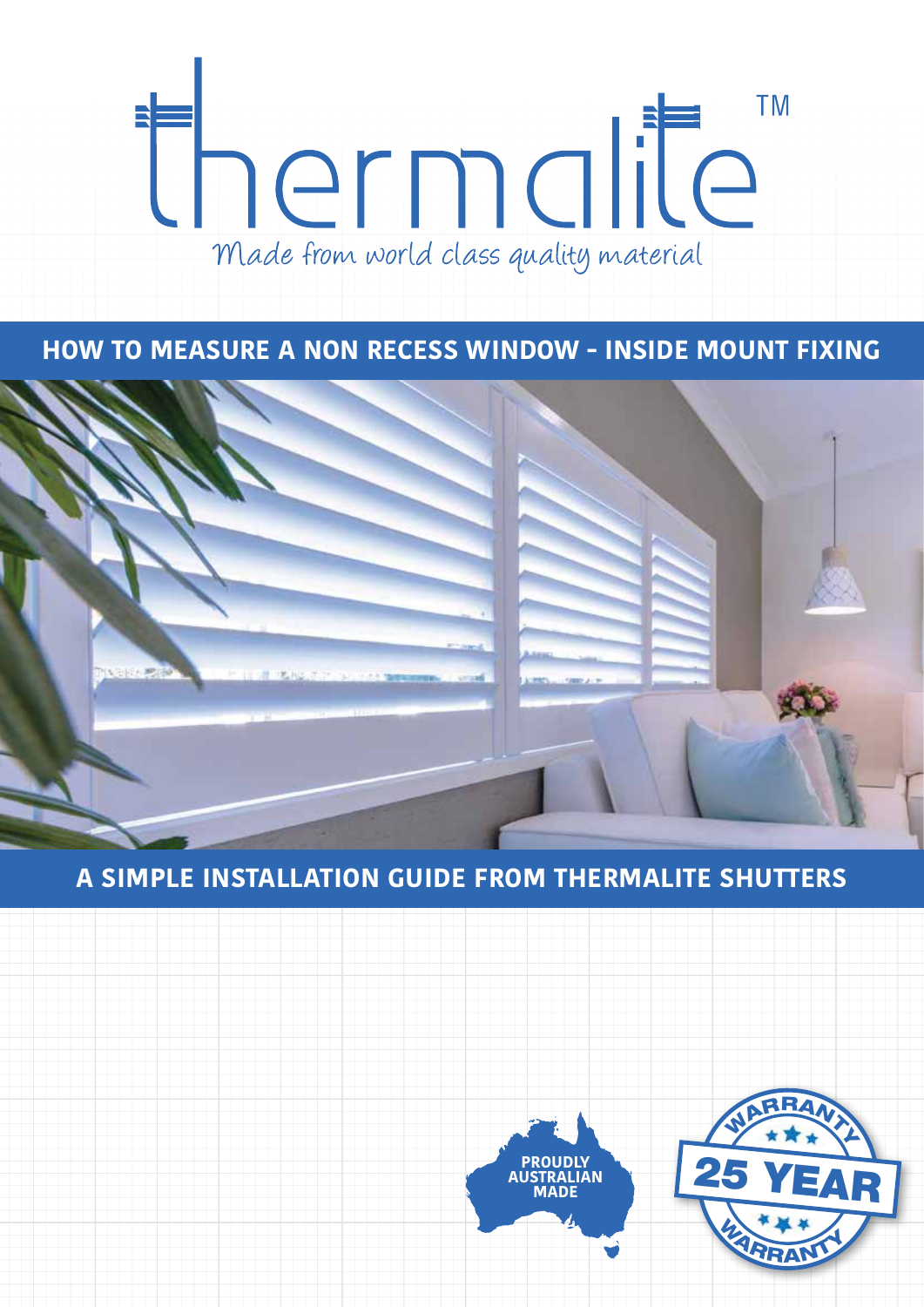

### **Shutter Basics**

**Plantation shutter panels comprise of rails running horizontally on the top and bottom and stiles running vertically on the sides attached (hinged) to a frame, and louvers which rotate open and closed. Divider rails are required on panels that exceed 1500mm in height. The divider rail adds strength and support to your shutter panels, and allows you to open the top louvers while keeping the bottom ones closed.**



## **Measuring**

**Measuring for your shutters is as easy as A,B,C and at Décor we believe in the KISS principle "keep it simple stupid" so please read through the following instructions before progressing and you will be ready to measure like a pro. By choosing to measure and install your own shutters you will save hundreds if not thousands of dollars and have the satisfaction of improving your home all by yourself.**

#### **There are a few simple steps so lets get started.**

**First, decide where your shutters are going to sit inside (RECESS FIT) the recess or outside the recess (FACE FIT) on the wall or window frame.** 

**RECESS FIT is where the shutters will sit on the inside of the window frame.** 

**FACE FIT is where the shutters will be mounted on the architrave or outside of the opening and will cover the total window area.**

**As you can see from figure 2 face fit shutter sits inside your room by approximately 50mm with the blades closed and 75mm with the blades open.** 

**Where your window frame has the space to allow for it and is reasonably square we recommend the RECESS FIT option.**

**With the recess fit make sure you have full window depth clearance, 65mm is required for an L Frame (fig 3) or 50mm for a Z Frame (Fig 4).** 



FIG 4. Z-FRAME FIT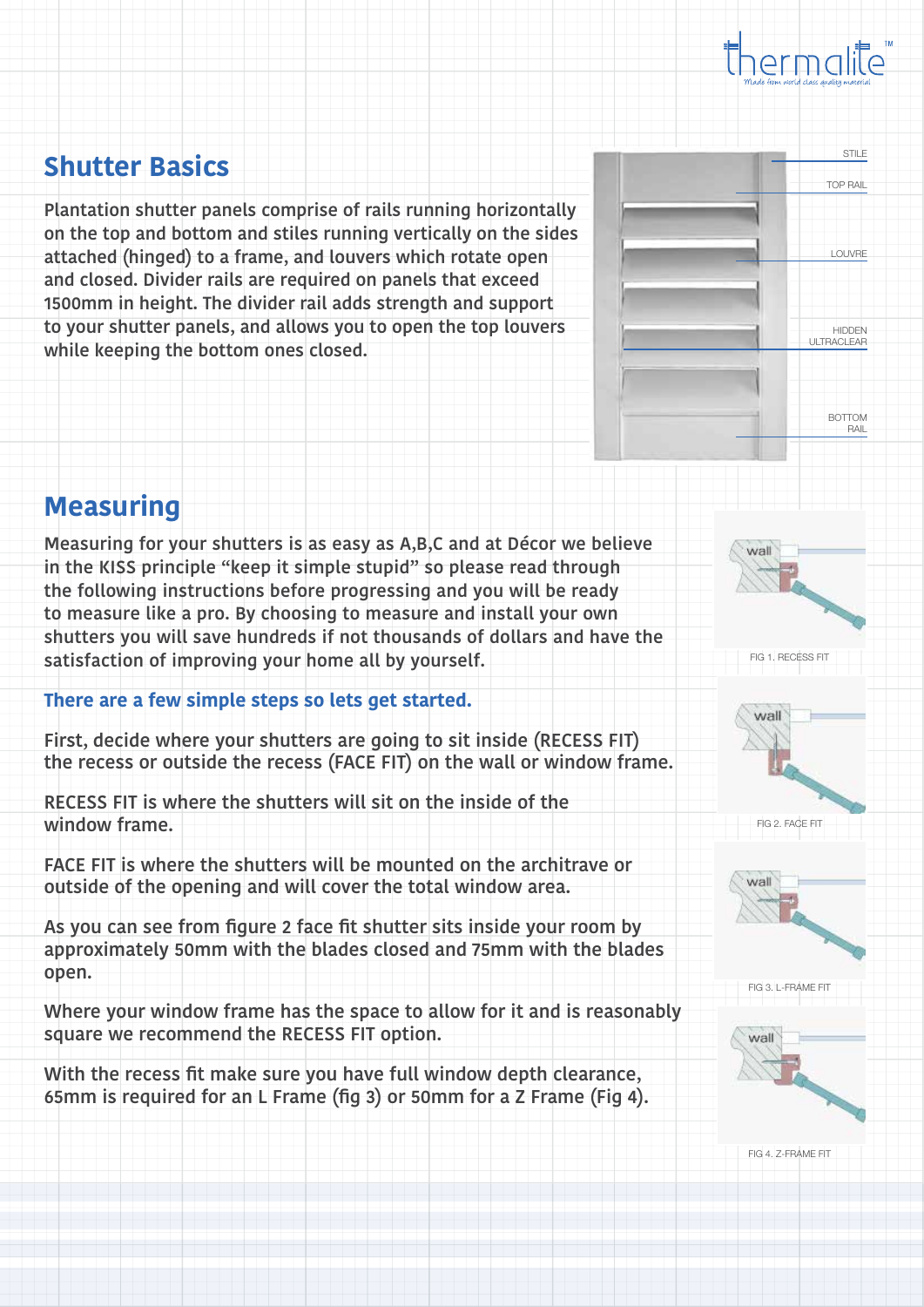

# **Measuring the depth of your window sill**

**Measuring across the window left to right and from the front of the opening to the back of the window your measurement must take into account any obstructions. Look out for any obstructions like window winders or handles that might pose a problem.**

**If you measure less than 60mm (L Frame) or 50mm (Z Frame) then your only option will be to install face fit shutters. If your measurements are greater than this then you can install recess fit shutters.**

**To ensure the perfect fit, the first thing you'll need to do is decide whether you will be face fitting or recess fitting your new shutters. Although you may have the depth the other deciding factor is squareness of the opening.**

**First of all, you need to check that your recess is pretty much square, making it suitable for your shutters. All you need to do is measure the recess diagonally from corner to corner on both sides. Then, compare the two measurements.** 

**If the difference is 10mm or less, you're good to go with internal mount (RECESS FIT) which we highly recommend. If they vary by any more than 10mm then unfortunately you won't be able to fit shutters in your recess.** 

**If this happens, don't worry, you can install your shutters on the outside of the window opening (FACE FIT).** 

DEPTH OF WINDOW RECESS (FROM WINDOW TRIM BACK TO WINDOW STRUCTURE MEASURE FROM FRONT TO BACK OF SILL



MEASURE THE RECESS FROM CORNER TO CORNER, THEN COMPARE THE TWO MEASUREMENTS.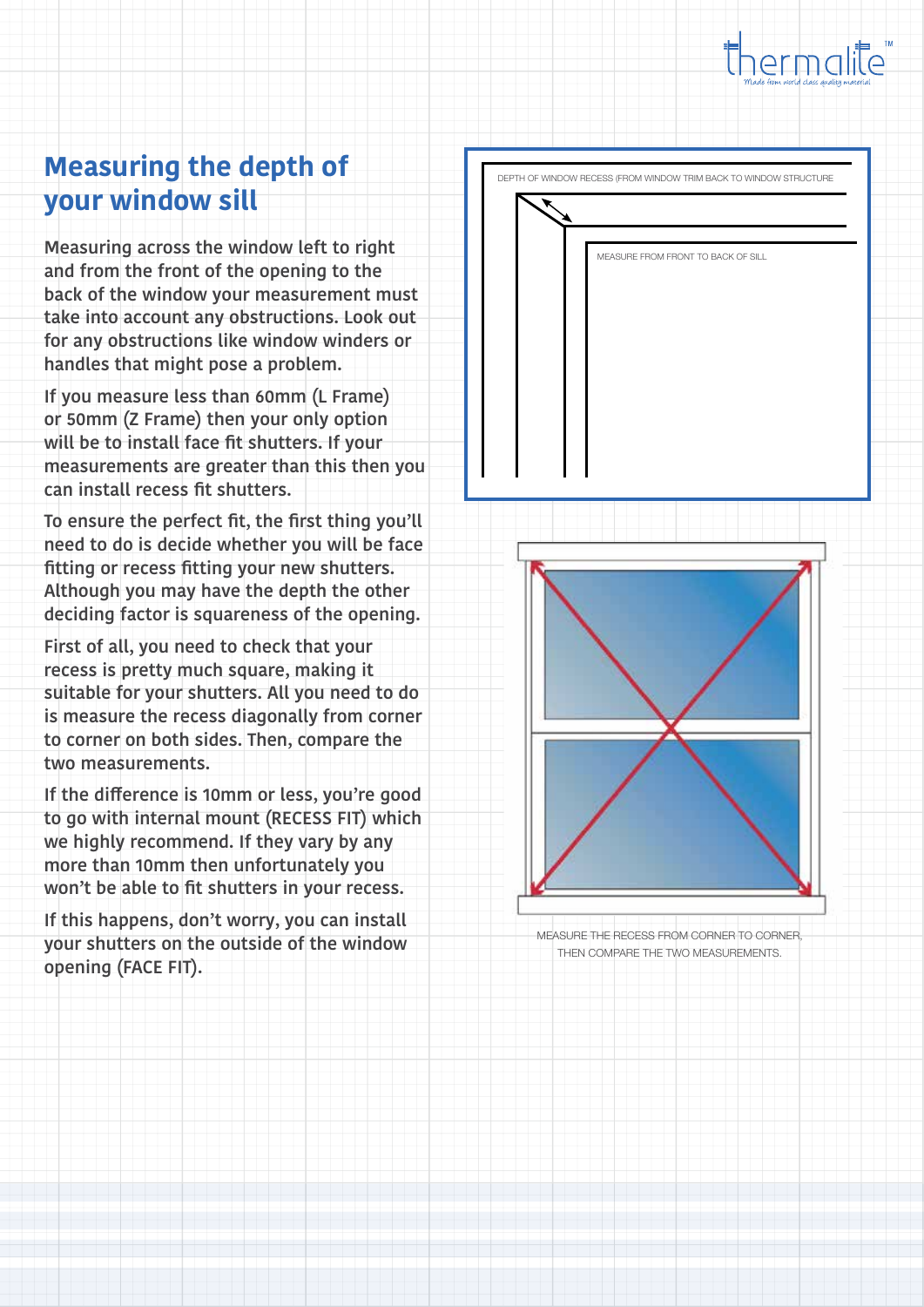

#### • A good quality steel tape measure • A spirit level • Paper and pen **Before you start you will need: Use a steel tape measure** Tip! **Measure the window and record the size, go away and have a cup of tea, go back, measure again, "measure twice, cut once :-) "**

### **Inside (RECESSED) mount**

An Inside Mount fits within your window frame. It is a sleeker and the preferred way to install your window coverings, as long as you have enough depth. Available Inside Mount frame options are: Z Frame and L Frame. (See below for further explanation)

Measure for depth of reveal clearance (Z frame is recommended for DIY installation if you have the required depth). 65mm is required for an L Frame (fig 3 above) or 50mm for a Z Frame (Fig 4 above).

Make sure there are no window locks or handles that would obstruct the frame or the opening of the blades.

- 1. Width take the exact measurement of the inside of your window frame from left to right in 3 places; once at the top of the window, once across the middle and one across the bottom. You will the need to record the smallest measurement.
- 2. Drop (height) once again we need your exact measurement of the inside of your window frame from top to bottom. You will need to take 3 measurements; one on the left, one in the centre and one on the right-hand side. You will then need to record the smallest measurement.
- 3. Installing a midrail in a panel can offer flexibility in hiding window mullions and handles. A midrail also adds strength and stability to a shutter. See below for details on how to measure.
- If you have an inward opening window, please speak to our team for expert advice.



FIG: I MEASURING INSIDE MOUNT (RECESS FIT)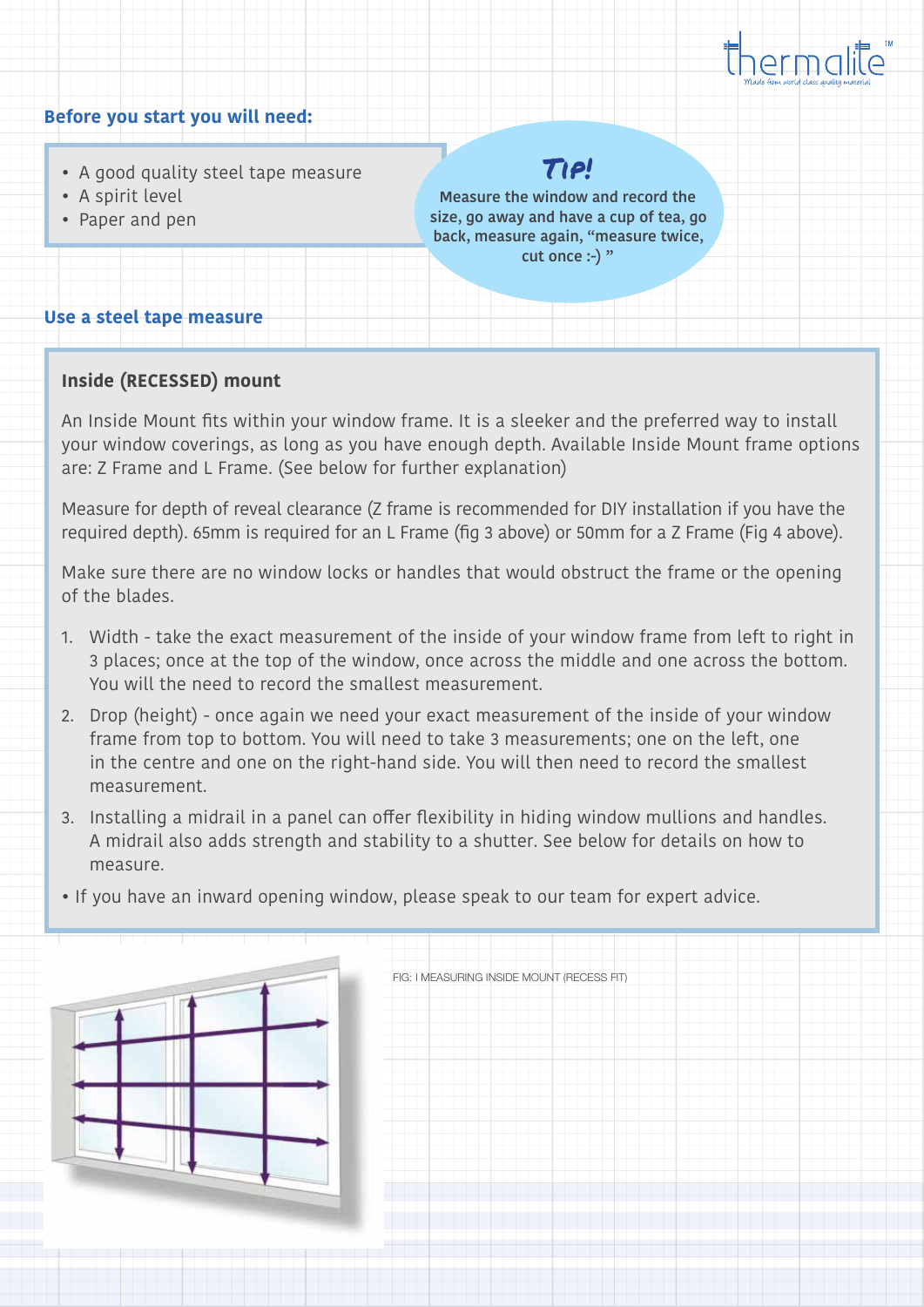

## **Measuring for a mid-rail**

**For taller shutters over 1500mm we put in a stylish midrail to give your shutters support. The great thing about a midrail is you can customise its height so that it matches your windows and looks at its best. Usually, people tend to position their midrails at the same height as any transom bars on their window or so that it doesn't obstruct the view when sitting down and looking through the shutters.**

**There are just a couple of small restrictions when customising your midrail. For structural reasons they must be a minimum of 380mm and a maximum of 1300mm from both the top and bottom of your shutter panel.**

**To position your midrail, simply measure from the bottom of your recess to the midpoint of where you want it to sit. If this is level with your transom bar, measure from the bottom of the recess to the centre of the transom bar. Record this measurement with the width and height measurements for this window**

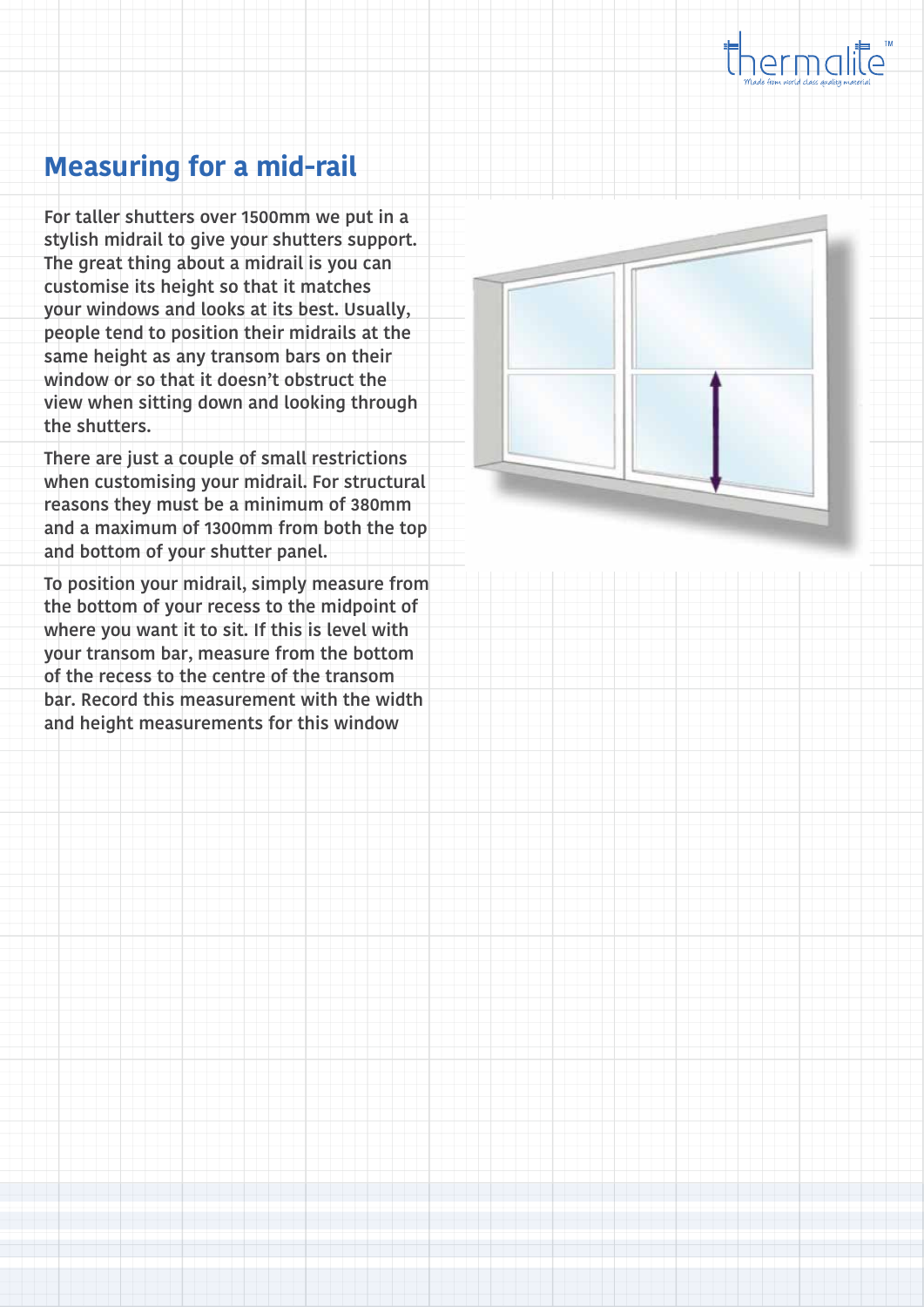

#### **We always recommend ordering with a four-sided frame however this will not be possible if your window has a protruding sill.**

#### **A. Full four-sided frame**

Full height shutters fitting tight up to the window = Four sides frame



#### **B. Three-sided frame**

Three-sided frame. Top, left and right. No bottom due to protruding sill.



#### **Step 1 - Choose your type of Inside Mount Frame**

We offer two types of frame for all shutter ranges. L Frames and Z Frames.



Z Frames A semi recessed frame, which is fitted at the front of the opening. It has a molded edge which overlaps on to the wall which gives a seamless finish. This option allows the panels to fold back 180° flat on the wall either side of the window.

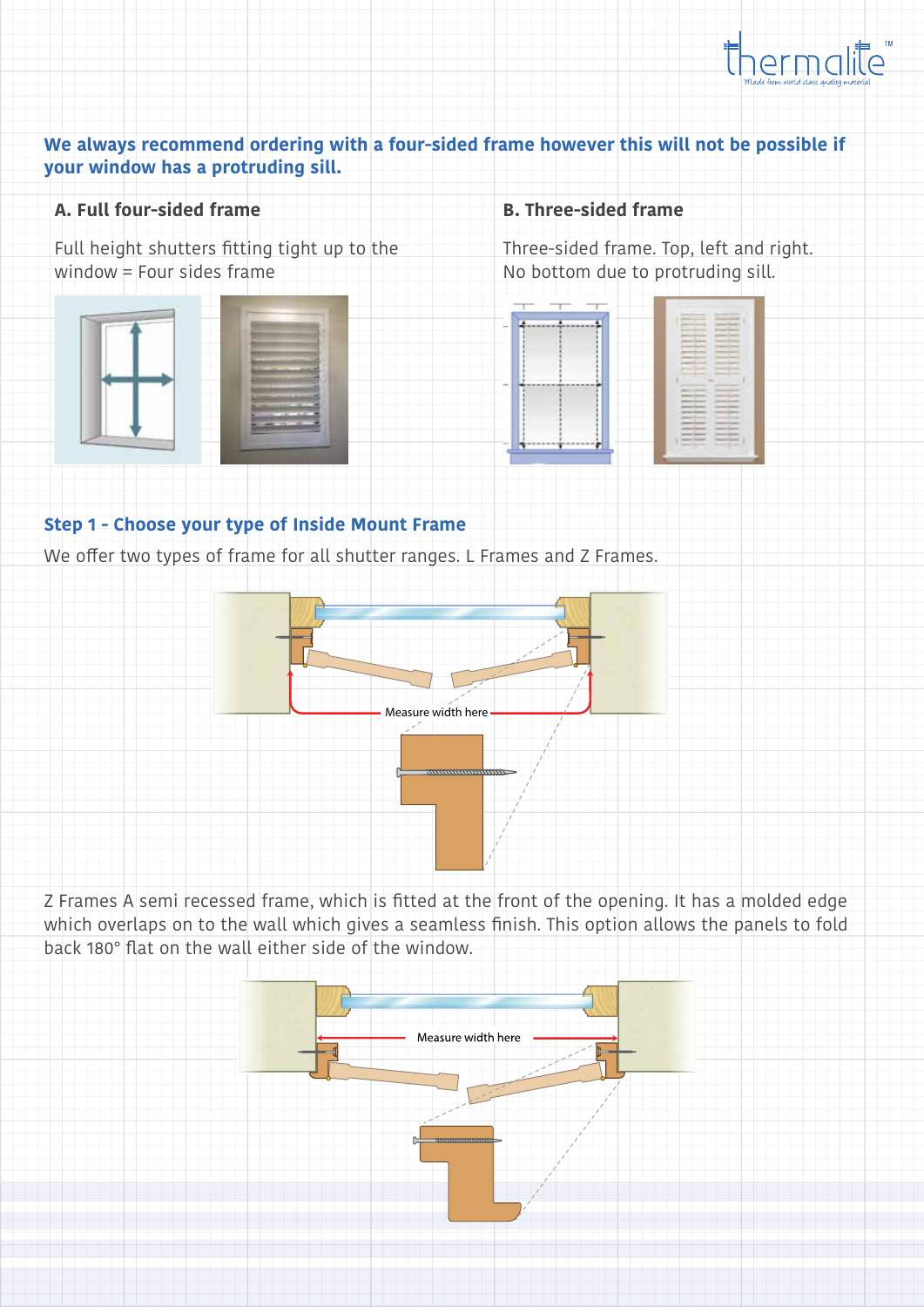

#### **Use a steel tape measure**

#### **Outside Mount (Face Fit)**

Face Fit is where the shutter frame will be mounted on the wall or architrave of the window opening and will cover the entire window.

The frame is installed on your wall, outside of the window opening. If your window has an architrave, then the frame will be directly fitted to the architrave. Face Fit is only suitable for an L Frame mount.

Measure for depth of reveal clearance 48mm depth of frame is required for shutters using both 63mm and 89mm blade with the L frame. Make sure there are no window locks or handles that would obstruct the frame.

- 1. Width take the exact measurement of the inside of your window frame from left to right in 3 places; once at the top of the window, once across the middle and one across the bottom. You will the need to record the smallest measurement. If the window has an architrave surround then the measurement should be taken from the outside of the edge of architrave as per the image below. (Figure iii)
- 2. Drop (height) once again we need your exact measurement of the inside of your window frame from top to bottom. You will need to take 3 measurements; one on the left, one in the centre and one on the right-hand side. You will then need to record the smallest measurement. If the window has an architrave surround then the measurement should be taken from the outside of the edge of architrave as per the image below. (Figure iii)
- 3. Installing a midrail in a panel can offer flexibility in hiding window mullions and handles. A midrail also adds strength and stability to a shutter. See above page xx "Measuring for a mid-rail".
- If you have an inward opening window, please speak to our team for expert advice.
- We do not recommend installing on a highly decorative architrave. See details below.

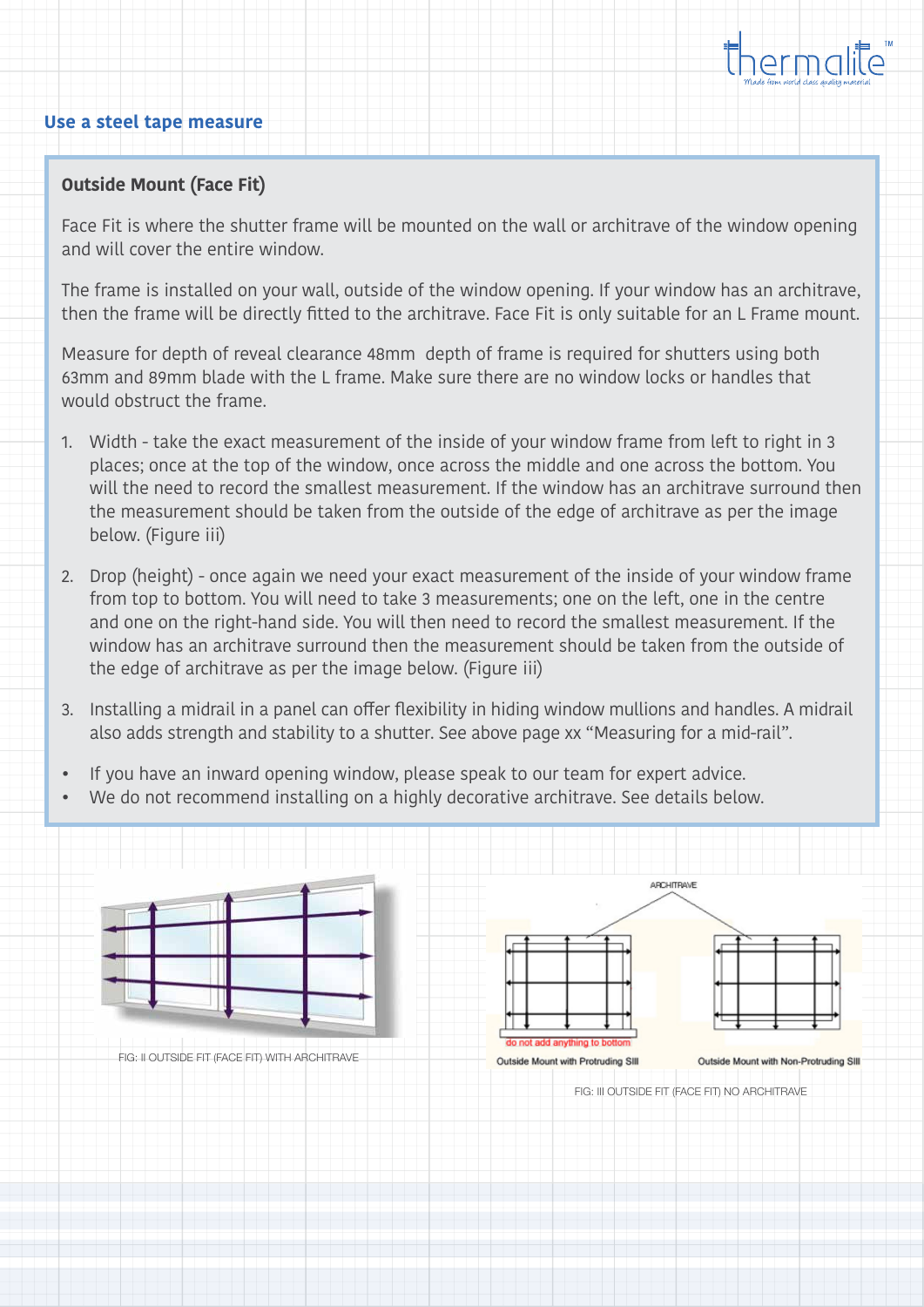

### **What architrave (window trim) is acceptable:**









### **What architrave (window trim) is not advisable:**





FACE FIT : NO. HIGHLY DECORATIVE TRIM IS NOT ADVISABLE.